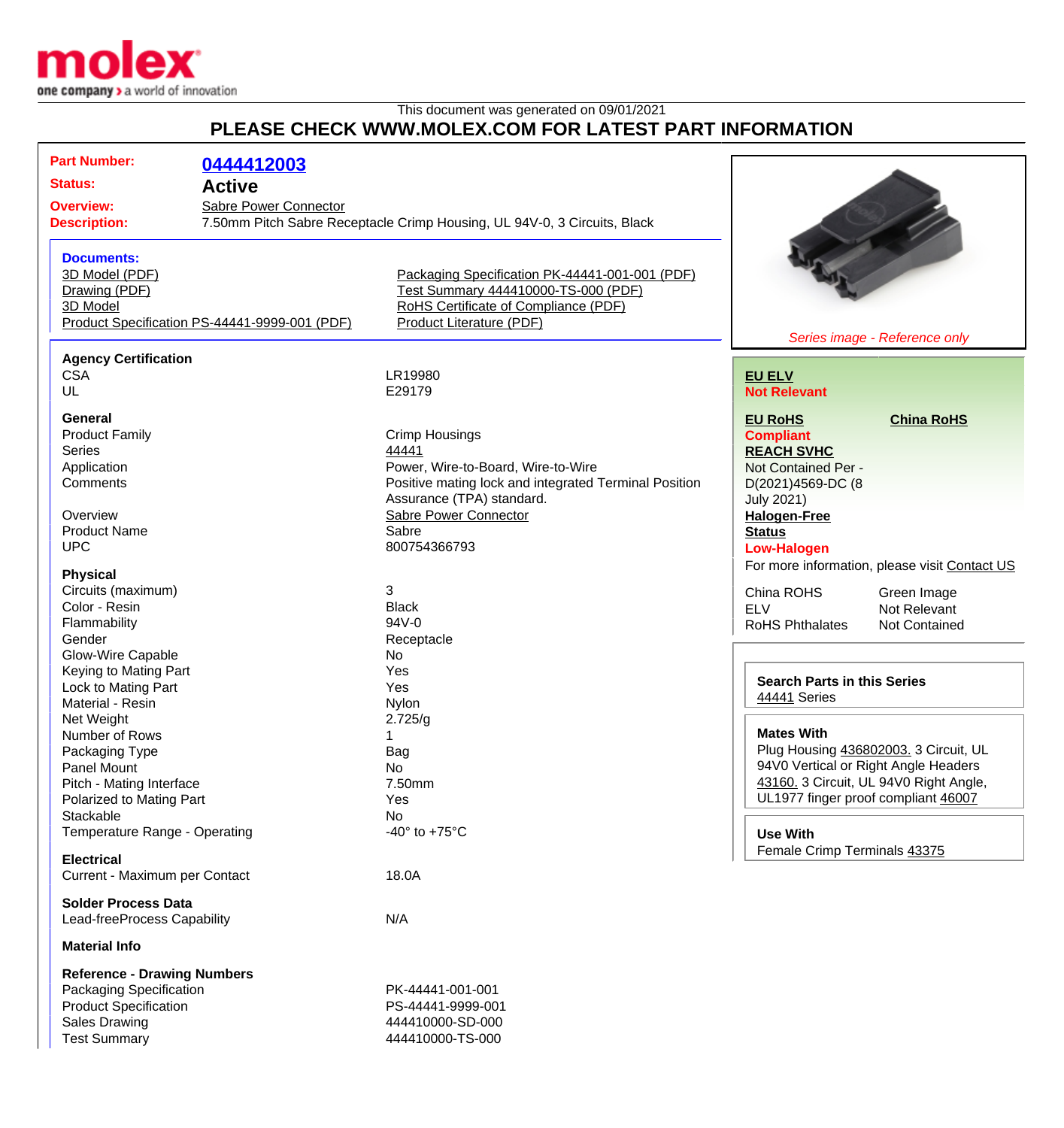This document was generated on 09/01/2021 **PLEASE CHECK WWW.MOLEX.COM FOR LATEST PART INFORMATION**